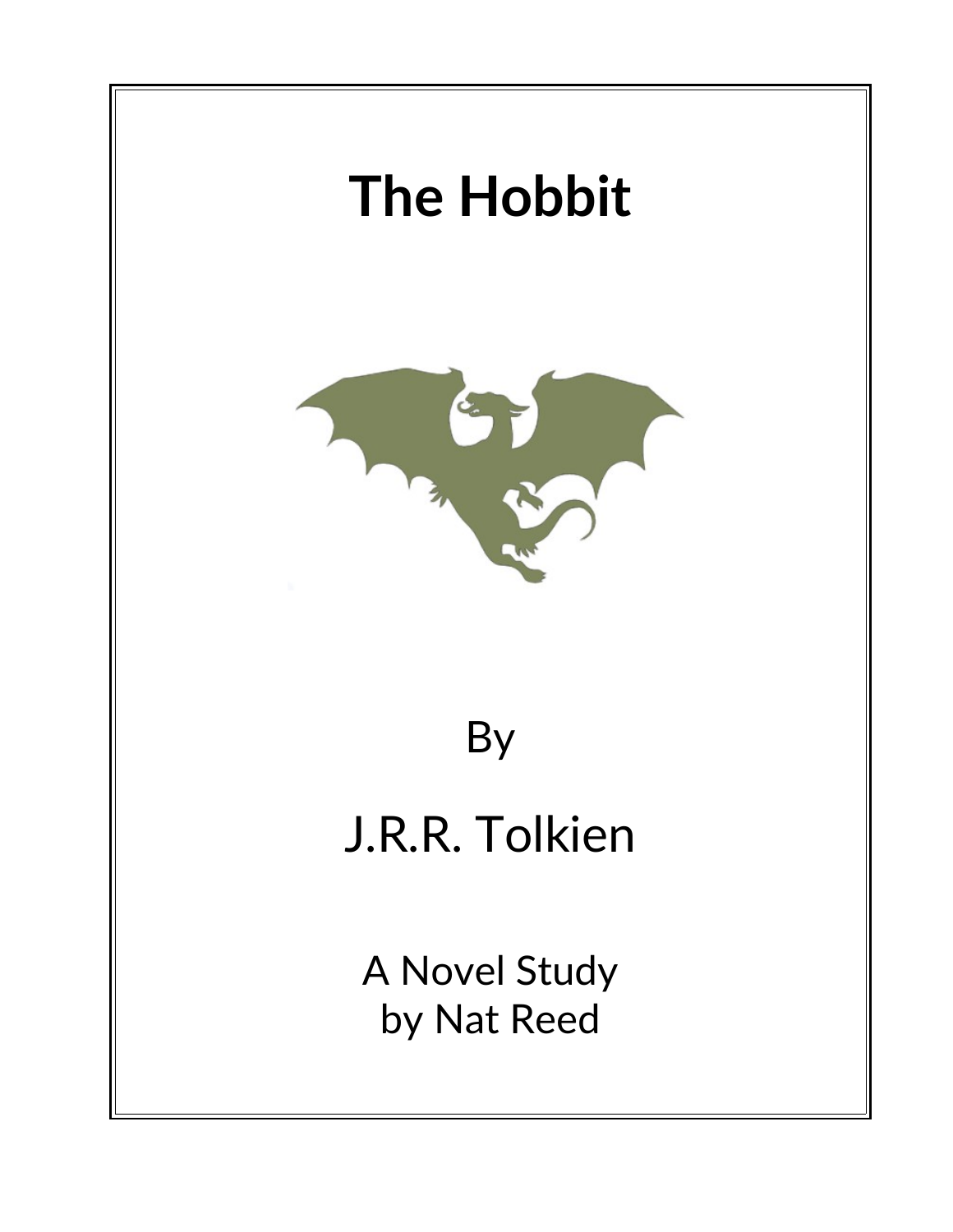*By J.R.R. Tolkien*



**Table of Contents**

| <b>Suggestions and Expectations</b> | 3  |
|-------------------------------------|----|
|                                     |    |
| List of Skills                      | 4  |
|                                     |    |
| Synopsis / Author Biography         | 5  |
|                                     |    |
| <b>Student Checklist</b>            | 6  |
| Reproducible Student Booklet        |    |
|                                     |    |
| Answer Key                          | 74 |

**About the author:** Nat Reed was a member of the teaching profession for more than 35 years. He was a full-time instructor at Trent University in the Teacher Education Program for nine years. For more information on his work and literature, visit [novelstudies.org.](http://www.novelstudies.org/)

> Copyright © 2012 Nat Reed Revisions Completed in 2021 All rights reserved by author. Permission to copy for single classroom use only. Electronic distribution limited to single classroom use only. Not for public display.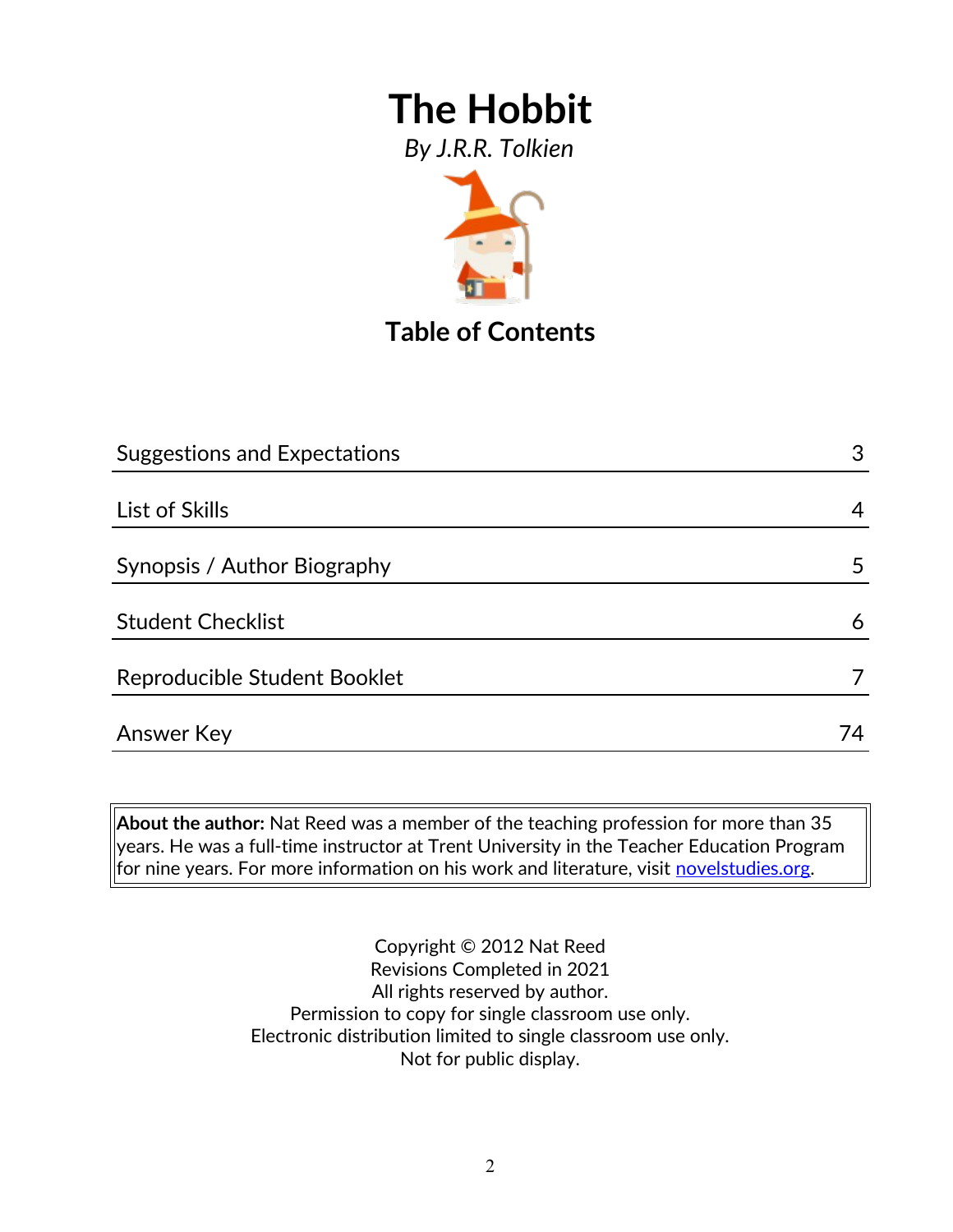*By J.R.R. Tolkien*



### **Suggestions and Expectations**

This curriculum unit can be used in a variety of ways. Each chapter of the novel study focuses on one or two chapters of *The Hobbit* and is comprised of four different activities:

- Before You Read
- Vocabulary Building
- Comprehension Questions
- Language and Extension Activities

A principal expectation of the unit is that students will develop their skills in reading, writing, listening and oral communication, as well as in reasoning and critical thinking.

#### **Links with the Common Core Standards (U.S.)**

Many of the activities included in this curriculum unit are supported by the Common Core Standards. For instance the *Reading Standards for Literature, Grade 5*, makes reference to the following activities:

a) determining the meaning of words and phrases. . . including figurative language;

- b) explaining how a series of chapters fits together to provide the overall structure;
- c) compare and contrast two characters;
- d) determine how characters … respond to challenges;
- e) drawing inferences from the text;
- f) determining a theme of a story . . . **and many others.**

Students can work on the activities at their own pace. Every activity need not be completed by all students. A **portfolio cover** is included as well as a **Student Checklist**.

**Themes** which may be taught in conjunction with the novel include overcoming greed and selfishness; the maturation process (personal growth), overcoming difficulty, courage.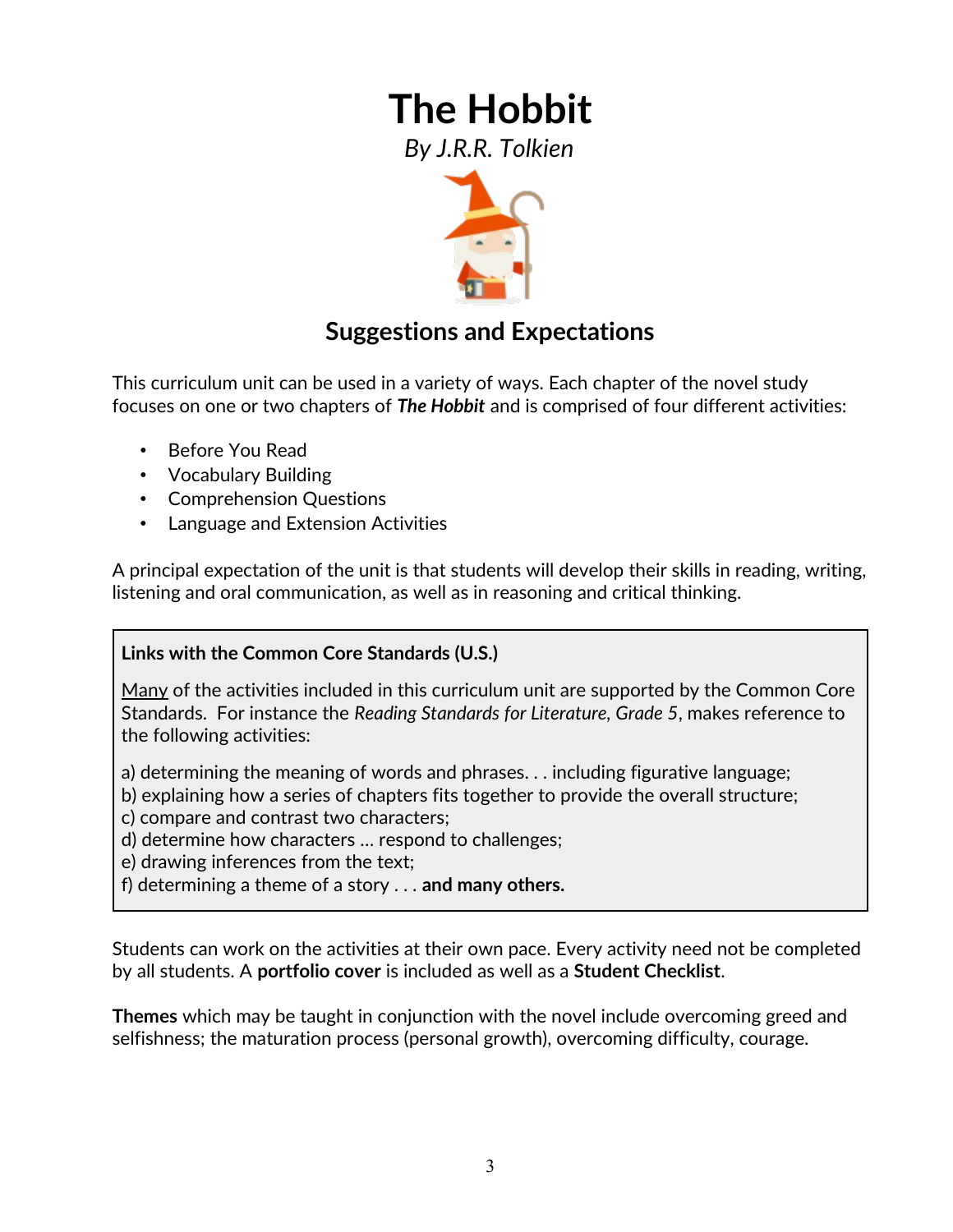*By J.R.R. Tolkien*

## **List of Skills**

#### **Vocabulary Development**

- 1. Locating descriptive words/phrases 8. Use of singular/plural nouns
- 2. Listing synonyms/homophones 9. Listing compound words
- 3. Identifying / creating *alliteration* 10. Identifying parts of speech
- 
- 
- 
- 
- 
- 
- 
- 4. Use of capitals and punctuation 11. Determining alphabetical order
- 5. Identifying syllables 12. Identification of root words
- 6. Identify *anagrams* 13. Identify/create *similes*
- 7. Identify *personification* 14. Identification of a *cliffhanger*
	- 15. Identification of *foreshadowing*

#### **Setting Activities**

1. Summarize the details of a setting 2. Developing map skills

#### **Plot Activities**

- 
- 2. Identify conflict in the story 4. Five W's Chart

#### **Character Activities**

- 
- 2. Protagonists and antagonists 4. Comparing two Characters

#### **Creative and Critical Thinking**

- 
- 
- 3. Write a letter to a friend 7. Write a book review
- 4. Complete an Observation Chart 8. Complete a KWS Chart

#### **Art Activities**

- 
- 
- 
- 1. Complete a *time line* of events 3. Identify the climax of the novel
	-
- 1. Determine character traits 3. Relating personal experiences
	-
- 1. Research 5. Conduct an interview
- 2. Write a newspaper story 6. Write about personal feelings
	-
	-
- 1. A Storyboard 3. Design a cover for the novel
- 2. Create a collage 2. Create a collage 4. Design an Information Card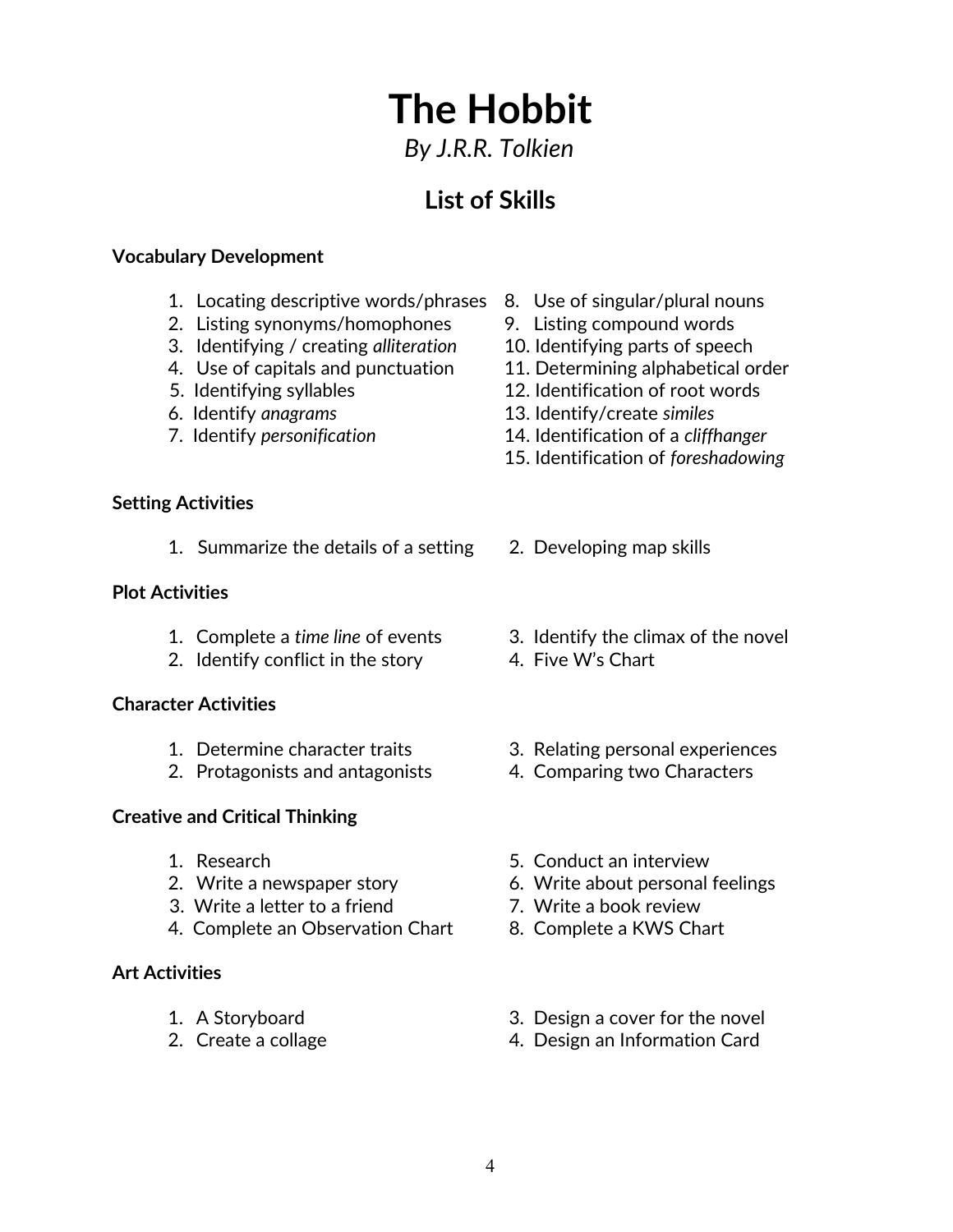*By J.R.R. Tolkien*



**Synopsis**

 Bilbo Baggins is a hobbit who enjoys a comfortable, unambitious life, rarely travelling further than the pantry of his hobbit-hole in Bag End.

 But his contentment is disturbed when the wizard, Gandalf, and a company of thirteen dwarves arrive on his doorstep one day to whisk him away on an unexpected journey 'there and back again'. They have a plot to raid the treasure hoard of Smaug the Magnificent, a large and very dangerous dragon…

 The prelude to *The Lord of the Rings*, *The Hobbit* has sold many millions of copies since its publication in 1937, establishing itself as one of the most beloved and influential books of the twentieth century. [\[http://www.tolkien.co.uk\]](http://www.tolkien.co.uk/)

#### **Author Biography** *J.R.R. Tolkien*

**John Ronald Reuel Tolkien** was born on 3rd January 1892 in Bloemfontein, England. After serving in the First World War, Tolkien embarked upon a distinguished academic career and was recognized as one of the finest philologists (study of literature) in the world. He is, however, best known as the creator of **Middle-earth** and author of such classic and extraordinary works of fiction as **[The](http://www.tolkien.co.uk/titles/49820/the-hobbit-illustrated-edition-j-r-r-tolkien-9780261103306)  [Hobbit](http://www.tolkien.co.uk/titles/49820/the-hobbit-illustrated-edition-j-r-r-tolkien-9780261103306)**, **The Lord of The Rings** and **[The Silmarillion](http://www.tolkien.co.uk/titles/39751/the-silmarillion-de-luxe-edition-j-r-r-tolkien-9780007264896)**. His books have been translated into more than 40 languages and have sold many millions of copies worldwide. He was awarded a CBE, and an honorary Doctorate of Letters from Oxford University in 1972. He died in 1973 at the age of 81.

Biography courtesy of [http://www.tolkien.co.uk](http://www.tolkien.co.uk/)

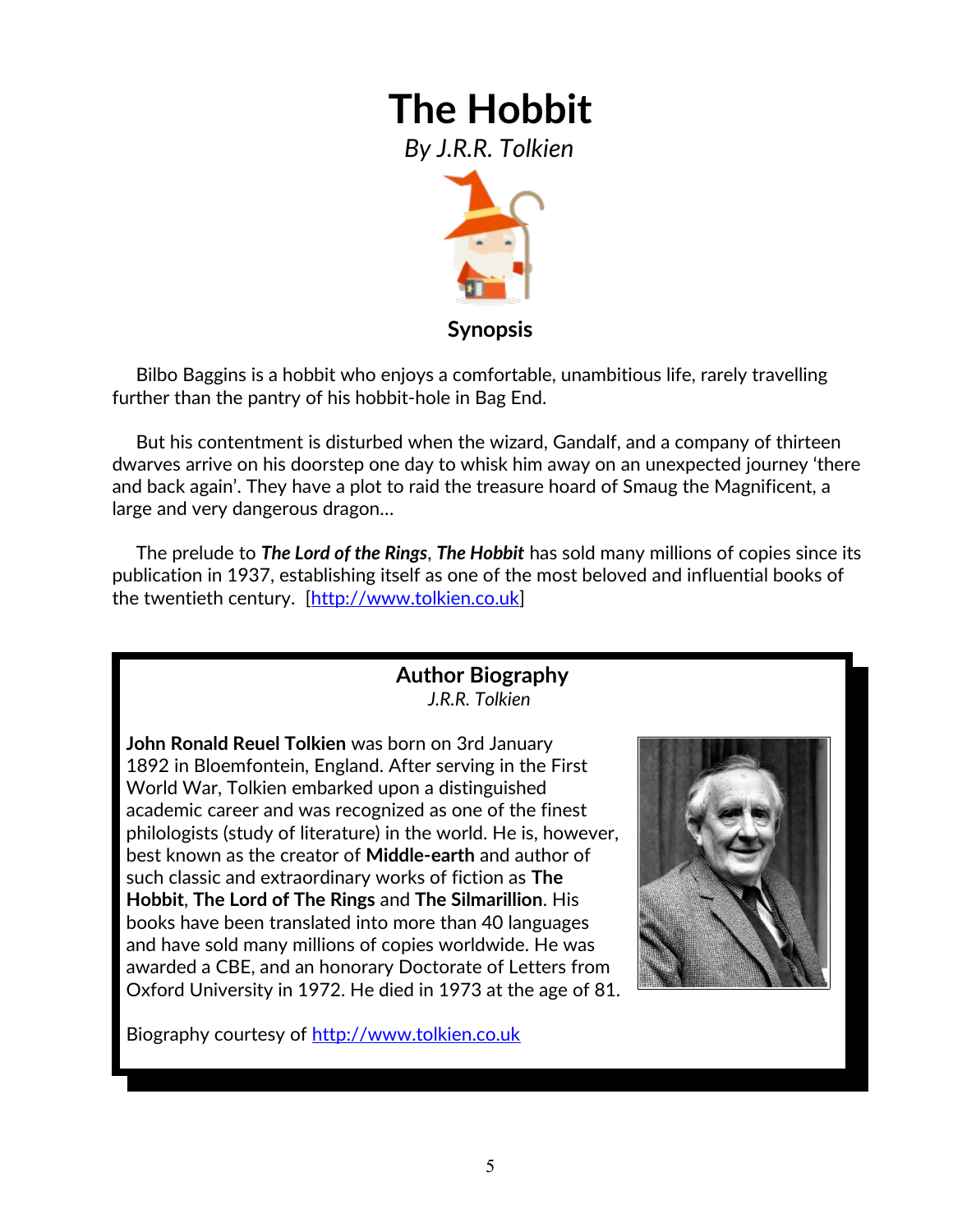*By J.R.R. Tolkien*



**Student Checklist**

<u> 1980 - Johann Barn, mars ar breithinn ar breithinn ar breithinn ar breithinn ar breithinn ar breithinn ar br</u>

Student Name

| Assignment | Grade / Level | Comments |
|------------|---------------|----------|
|            |               |          |
|            |               |          |
|            |               |          |
|            |               |          |
|            |               |          |
|            |               |          |
|            |               |          |
|            |               |          |
|            |               |          |
|            |               |          |
|            |               |          |
|            |               |          |
|            |               |          |
|            |               |          |
|            |               |          |
|            |               |          |
|            |               |          |
|            |               |          |
|            |               |          |
|            |               |          |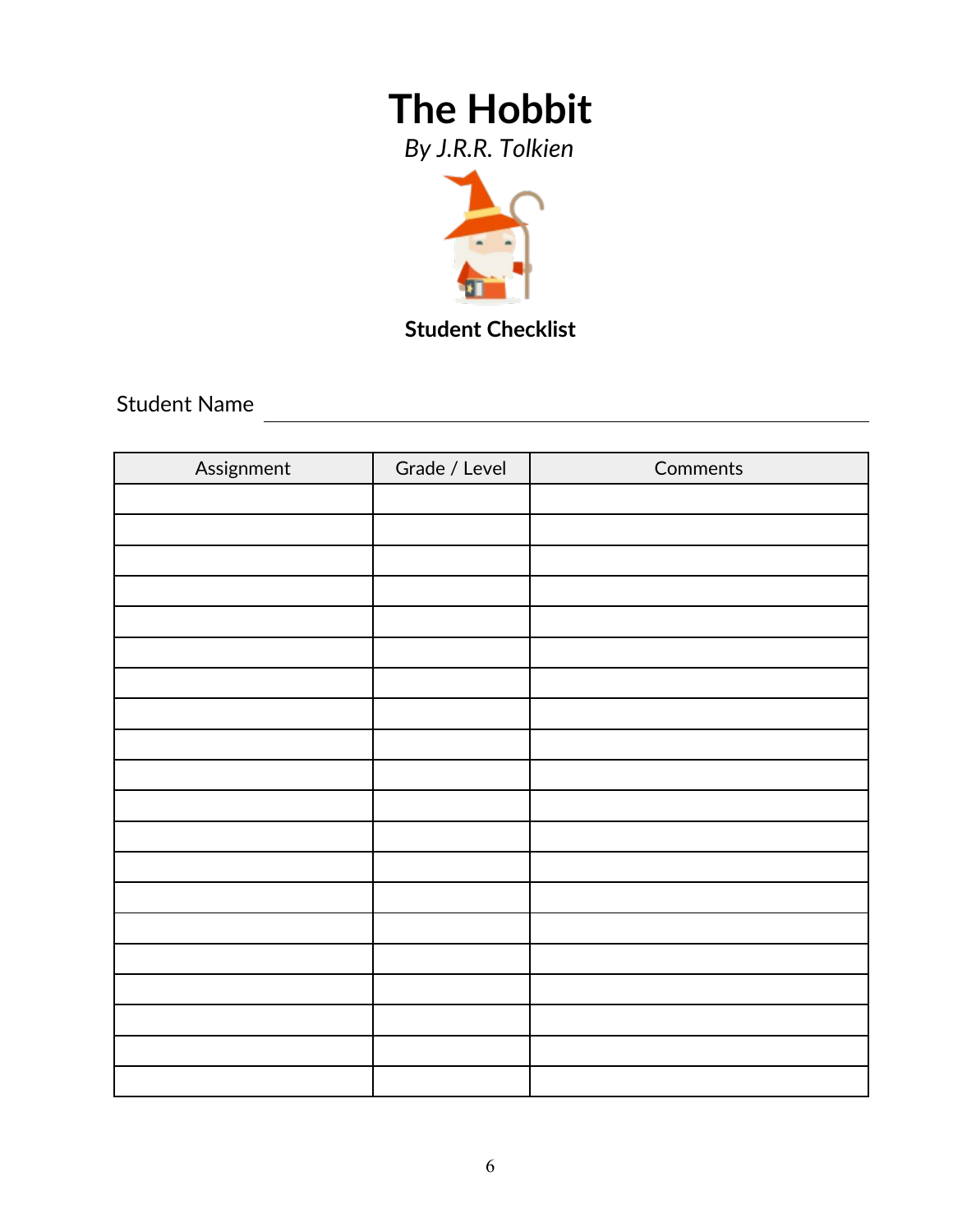

## By J.R.R. Tolkien

Name: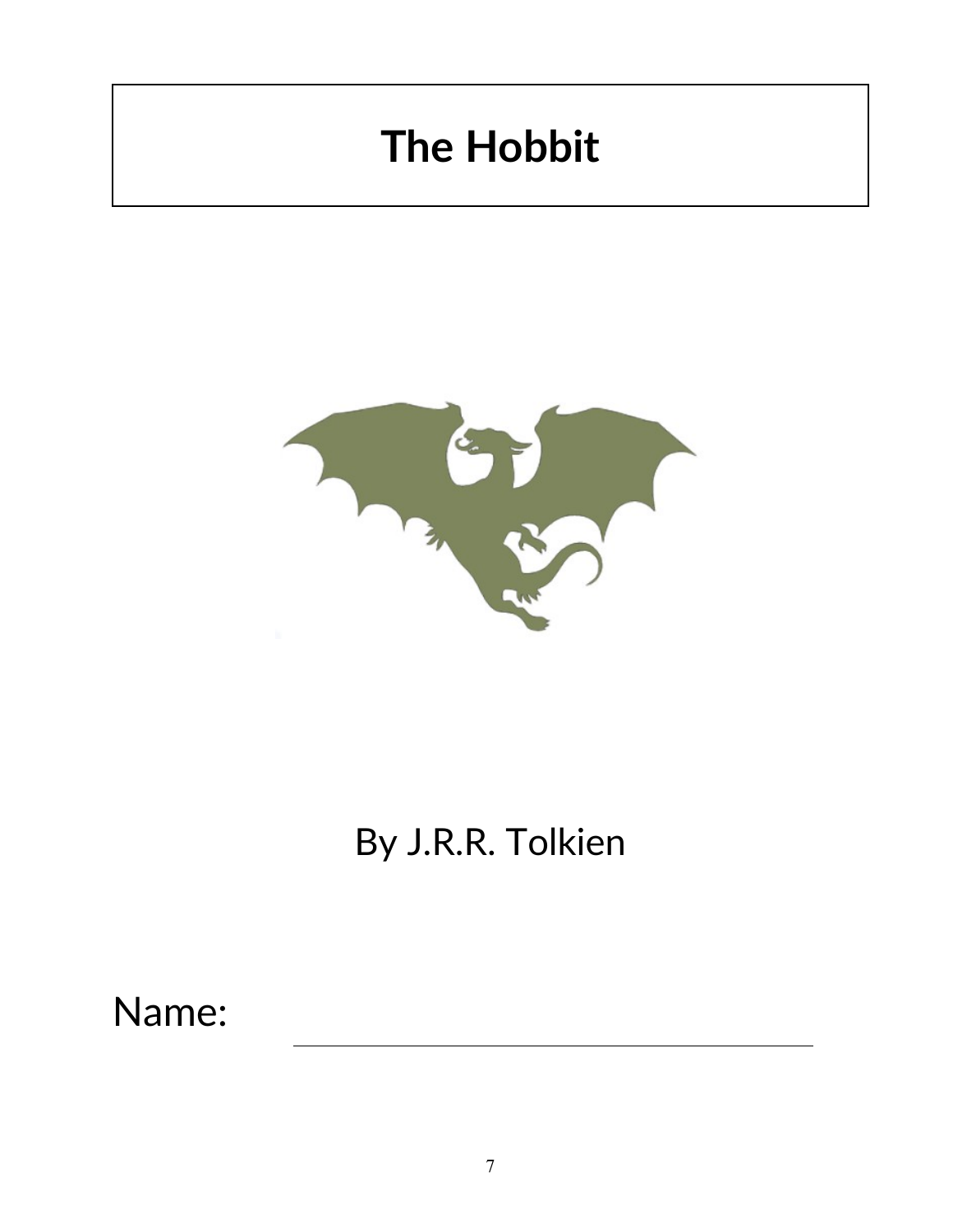*By J.R.R. Tolkien*

## **Chapter 1**



### **Before you read the chapter**:

The **protagonist** in most novels features the main character or "good guy". The protagonist of **The Hobbit** is a strange little hobbit named **Bilbo Baggins**, whose life goes through some dramatic changes as the story unfolds. Think back on some of your favorite characters from past novels you have read or movies you've seen. What do you think makes for an especially interesting **protagonist**?



## **Vocabulary:**

Choose a word from the list to complete each sentence.

| dignity | absurd    | prosperous | intricate |
|---------|-----------|------------|-----------|
| prudent | estimable | parchment  | obstinate |

- 1. Charlene thought she was quite \_\_\_\_\_\_\_\_\_\_\_\_\_ by refusing to go with him.
- 2. How \_\_\_\_\_\_\_\_\_\_ to think that some people still think the earth is flat.
- 3. Bilbo thought his suffered when he was made to look foolish.
- 4. Uncle Sam operated a **with the shoest** on the edge of the city.
- 5. Being able to wisely judge someone's character is an \_\_\_\_\_\_\_\_\_\_\_\_\_\_\_ talent.
- 6. The maze that the local farmers built was so \_\_\_\_\_\_\_\_\_\_\_\_\_ that it took us hours to find our way to the exit.
- 7. My little sister can be so \_\_\_\_\_\_\_\_\_\_\_\_\_\_\_ that it is impossible for anyone to change her mind.
- 8. We found a valuable \_\_\_\_\_\_\_\_\_\_\_\_\_\_ in a trunk in my grandfather's attic.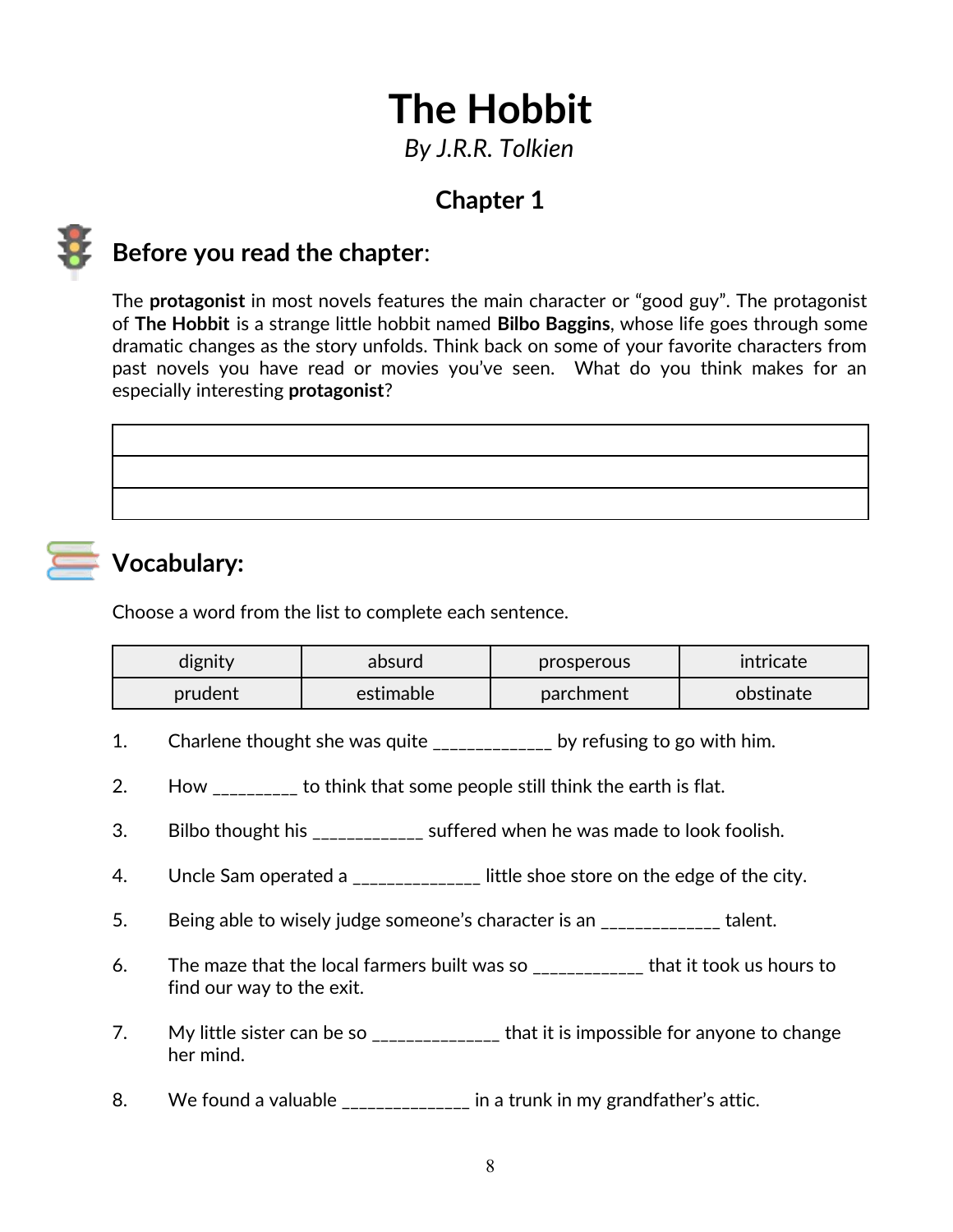

\_\_\_\_\_\_\_\_\_\_\_\_\_ \_\_\_\_\_\_\_\_\_\_\_\_\_ \_\_\_\_\_\_\_\_\_\_\_\_\_ \_\_\_\_\_\_\_\_\_\_\_\_\_ \_\_\_\_\_\_\_\_\_\_\_\_\_

1. What is the setting of Chapter One?

2. Name the thirteen dwarves who dropped in on Bilbo Baggins.

 \_\_\_\_\_\_\_\_\_\_\_\_\_ \_\_\_\_\_\_\_\_\_\_\_\_\_ \_\_\_\_\_\_\_\_\_\_\_\_\_ \_\_\_\_\_\_\_\_\_\_\_\_\_ \_\_\_\_\_\_\_\_\_\_\_\_\_ \_\_\_\_\_\_\_\_\_\_\_ \_\_\_\_\_\_\_\_\_\_\_\_\_ \_\_\_\_\_\_\_\_\_\_\_\_

- b. Which of the thirteen was the most important?  $\Box$
- 3. What is your impression of Bilbo Baggins' personality in this chapter?
- 4**. Gandalf** is described as being a wizard and a very old and powerful one at that. What is a wizard? List three distinguishing characteristics describing the powers that a "typical" wizard might possess. (You may have to investigate the topic to get particular details.)

| 1            |  |
|--------------|--|
| 2            |  |
|              |  |
| $\mathbf{3}$ |  |
|              |  |

- 5. Proper etiquette is very important to Bilbo. True or False
- 6. Why was Bilbo resentful about the presence of the dwarves in his home?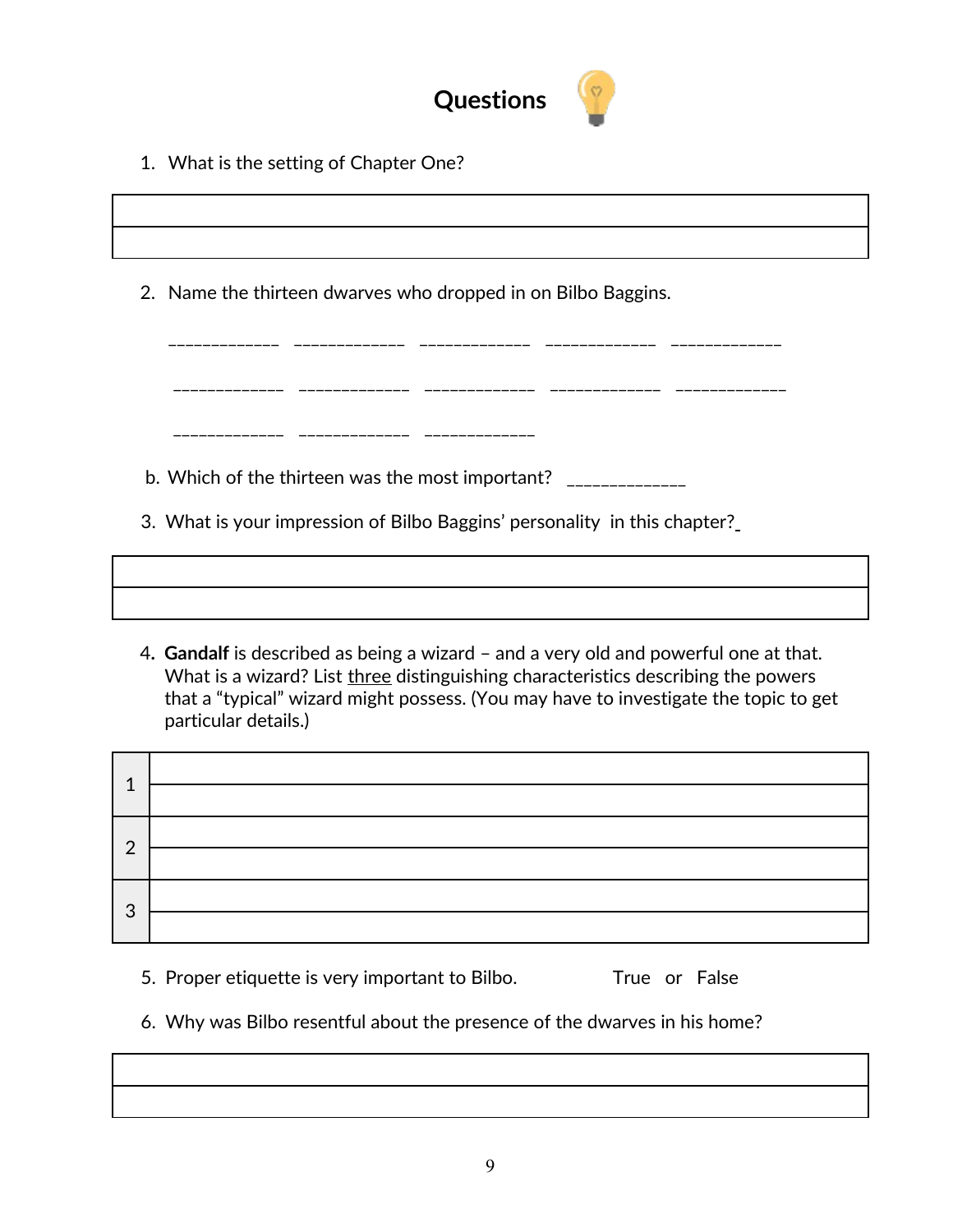- 7. According to Gandalf what special talent did Bilbo possess that would come in handy on the upcoming quest?
- 8. Why do you think that Bilbo started to act more courageously as the meeting with the dwarves and Gandalf continued?

9. Who was **Smaug** and why was he such a problem for so many people?

10. What do you think Bilbo's mission will entail?





**A***.* Choose ten words from this chapter with two or more **syllables**. Indicate the syllables by drawing a line between each syllable. **Example**: **good / bye**.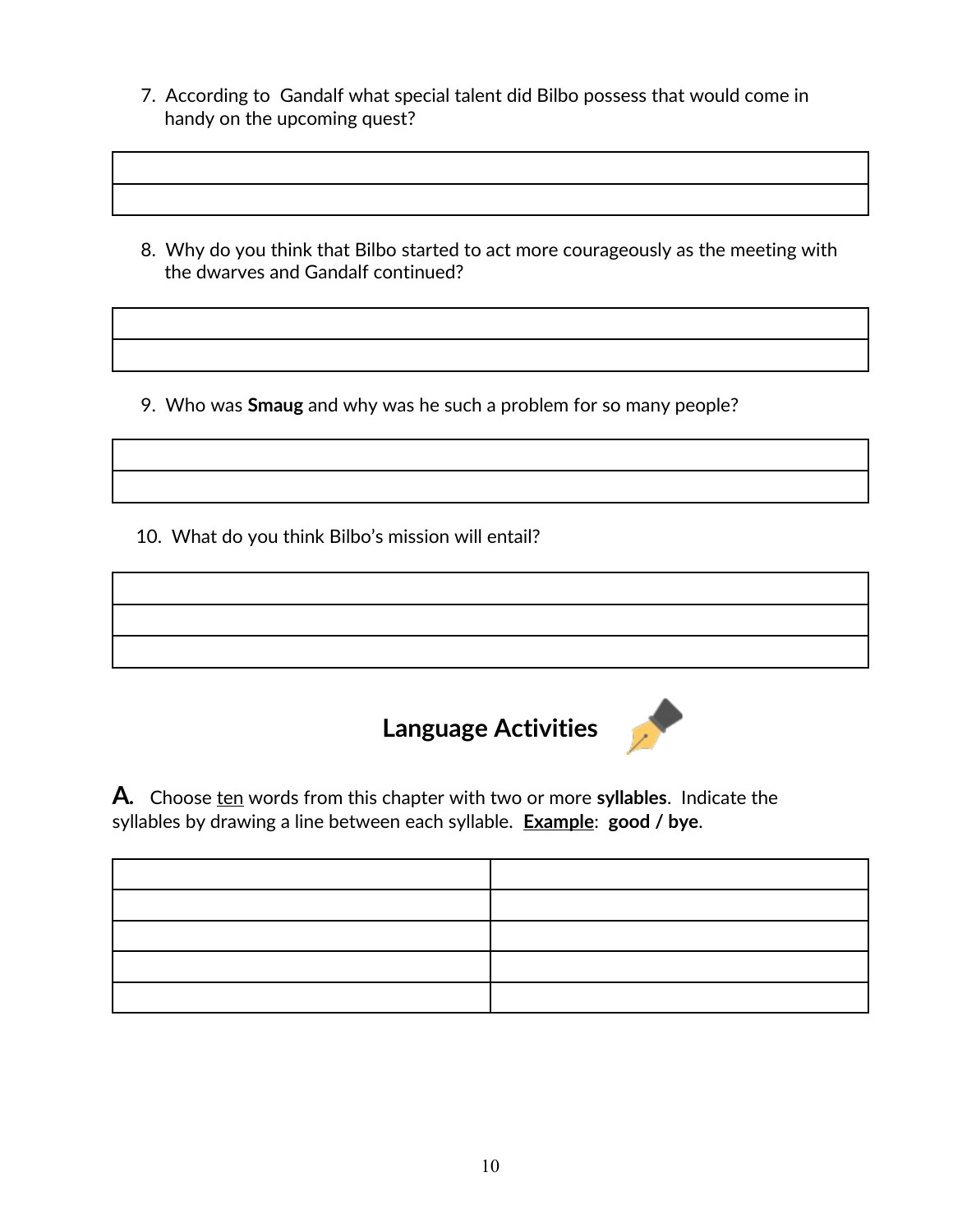### **B***.* **Characters of** *The Hobbit*

A number of fascinating characters inhabit the world of Bilbo Baggins :

- Hobbits
- Wizards
- Dwarves
- Dragons
- Goblins
- Elves
- Trolls

Using resources in your school library or on the Internet, research one of the above creatures and record three fascinating facts to share with your classmates.

Creature: \_\_\_\_\_\_\_\_\_\_\_\_\_\_\_\_\_\_\_\_\_\_\_\_\_\_\_\_

| ◢  |  |
|----|--|
| 2. |  |
| 3. |  |

### **C. Who is going to help the poor old action word?**

An **adverb** is a part of speech defined as *a modifier (or helper) of a verb* (usually an action word). Often an adverb will end in the letters *ly* (i.e. *slowly*). Our novel features many creative adverbs.

1. Runes were old letters originally used for cutting or scratching on wood...

 $\rightarrow$  In this sentence, which verb does *originally* modify?

2. They discreetly disappeared, and the family hushed it up...

→ In this sentence, what verb does *discreetly* modify? \_\_\_\_\_\_\_\_\_\_\_\_\_\_\_\_\_

3. … which helps them disappear quietly and quickly...

 $\rightarrow$  In this sentence the adverbs \_\_\_\_\_\_\_ and \_\_\_\_\_\_\_\_ modifies the verb \_\_\_\_\_\_\_\_\_

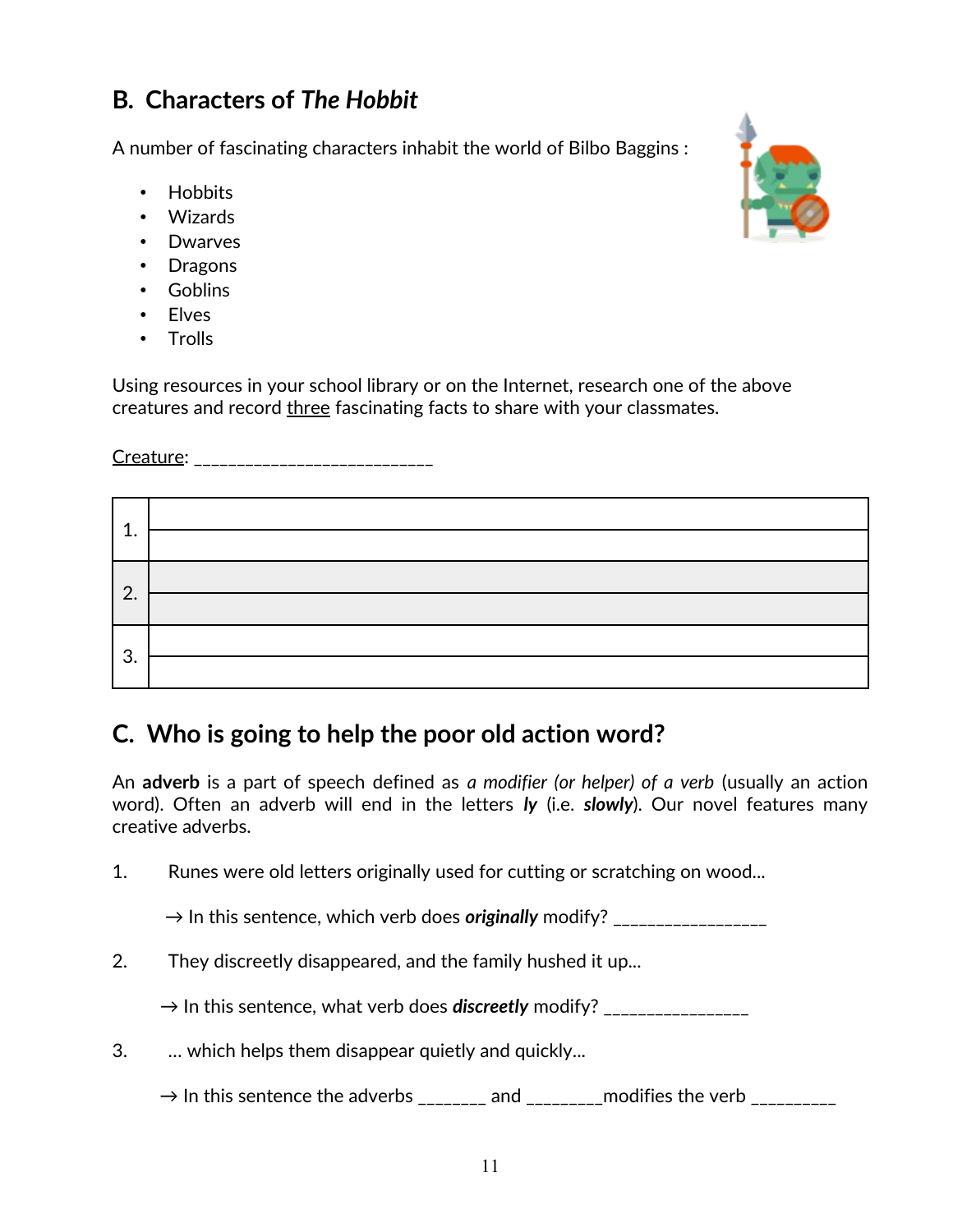## **D. Thror's Map**

Check Thror's Map near the beginning of the novel.

What great expanse takes up the large section in the middle of the map?

\_\_\_\_\_\_\_\_\_\_\_\_\_\_\_\_\_\_\_\_\_\_\_\_\_\_\_\_\_\_\_\_\_\_\_\_\_\_

On the Compass Rose, what letter indicates the direction normally labeled with an "N"?

 $\overline{\phantom{a}}$ 

Where did the Great Worms originate? \_\_\_\_\_\_\_\_\_\_\_\_\_\_\_\_\_\_

Who dwells in Esgaroth upon the Long Lake? \_\_\_\_\_\_\_\_\_\_\_\_\_\_\_\_\_

What mountains lie far to the north? \_\_\_\_\_\_\_\_\_\_\_\_\_\_\_\_